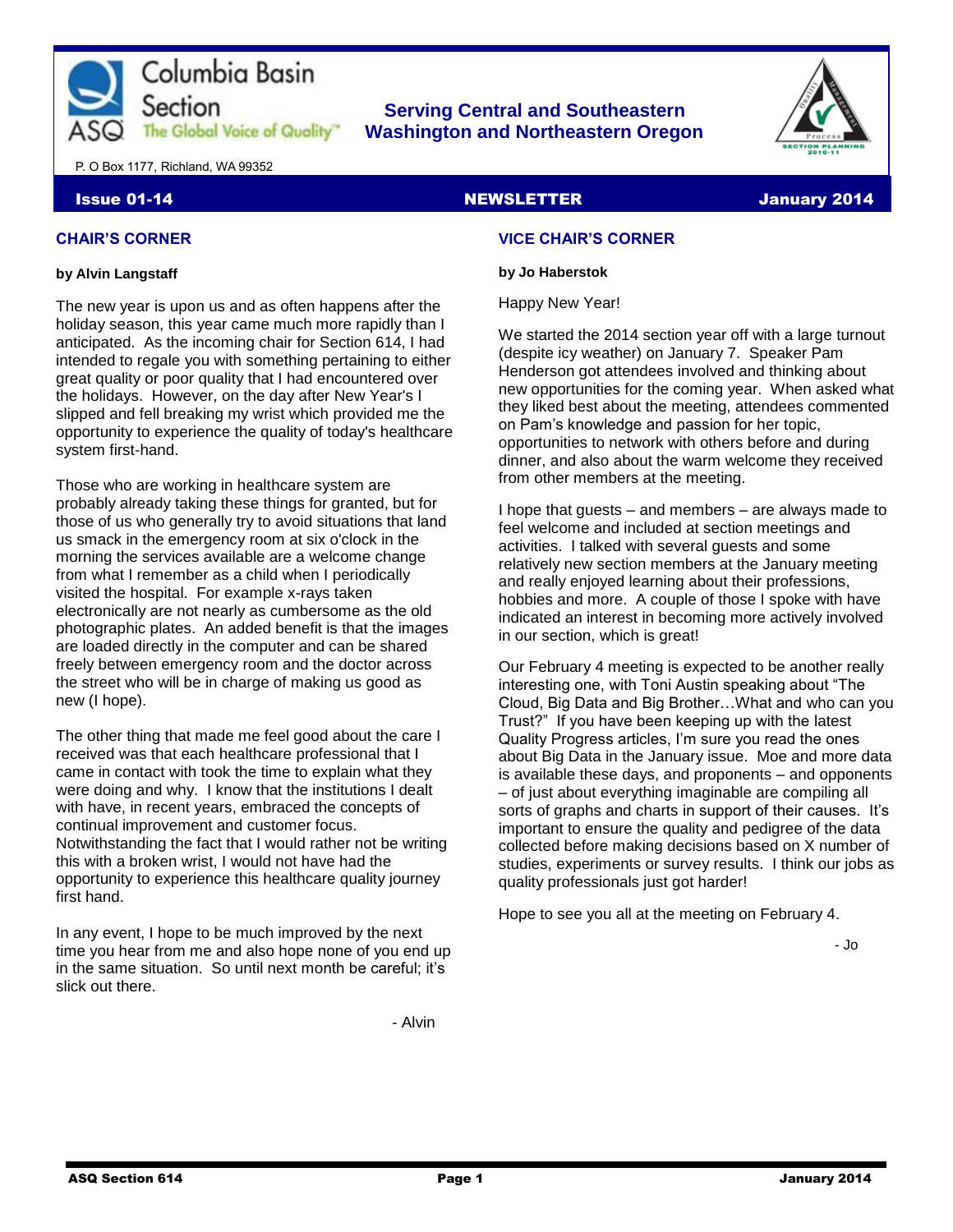



**Tuesday, February 4, 2014**

# **LOCATION & TIME:**

O'Callahan's/Shilo Inn 50 Comstock Blvd. Richland, Washington

**5:30 p.m.** - Check in/Networking (no host cocktail service)

**6:00 p.m.** - Buffet Dinner

**6:45 p.m.** - Presentation

# *DINNER BUFFET MENU:*

The Chef and crew at O'Callahan's Restaurant always provide a fine and varied buffet dinner for us at the Shilo Inn. The buffet usually includes two entree choices, plus accompanying vegetable, a number of tasty salads, and a vegetable and/or fruit tray.

## **Cost:**

\$20 ASQ members \$24 non members \$5 presentation only

Reservations are due January 30. E-mail [Panda\\_2@charter.net](mailto:Panda_2@charter.net) with your name, phone number, company affiliation, and type of reservation, or call Alvin at (509) 371-2221.

*For more information about our ASQ section and other upcoming events:*  [www.asq614.org/](http://www.asq614.org/)

Note: No-shows will be billed if cancellation is received less than 48 hours prior to meeting start time.

# **The Cloud, Big Data and Big Brother… What and who can you Trust?**



**Toni Austin Manager, IS&T Systems Engineering Bechtel National, Inc.**

"The Cloud" is one of those trendy tech terms a lot of people use but can't always define clearly. What is the cloud? When do you encounter it? How can it benefit you or your business? If you use any kind of social media or online data drive, you're already using the cloud; you just may not realize it. And you may not understand how it relates to data gathering and storage or the security issues related to such activities.

With the advent of low cost Internet "appliances," we have seen an explosion in the creation of information content, both on the publicly available Internet as well as within more private Intranets. As a result, our attention is now focused on the content that we create and seek as opposed to the technology that we used to create that content. We see crowd sourcing for funding philanthropic tasks as well as providing a new source of "skilled" labor for business pursuits. The biochemists have turned over protein structure problems to the gamers of the world who have provided solutions to protein folding problems.

As we navigate the brave new world of virtual information, how do our paradigms of usability and quality fit into a rapidly changing environment?

Join us on February 4 to explore some of the rapid trends and the challenges they pose to conventional thought and process. The meeting will pose challenges that we each face daily at home and at work as we rush to adapt and use the latest information technology.

*About the presenter: Toni Austin is an adjunct faculty member in the Computer Science Department at WSU's Tri-City campus. She has served in this role since the 1980s. She currently teaches a course titled "The Impact of Computers on Society." Toni is also Manager of IS&T Systems Engineering for Bechtel National, Inc. on the WTP project. Toni's organization is responsible for the Software Quality Program, IT Configuration Management function and the Release Management function.*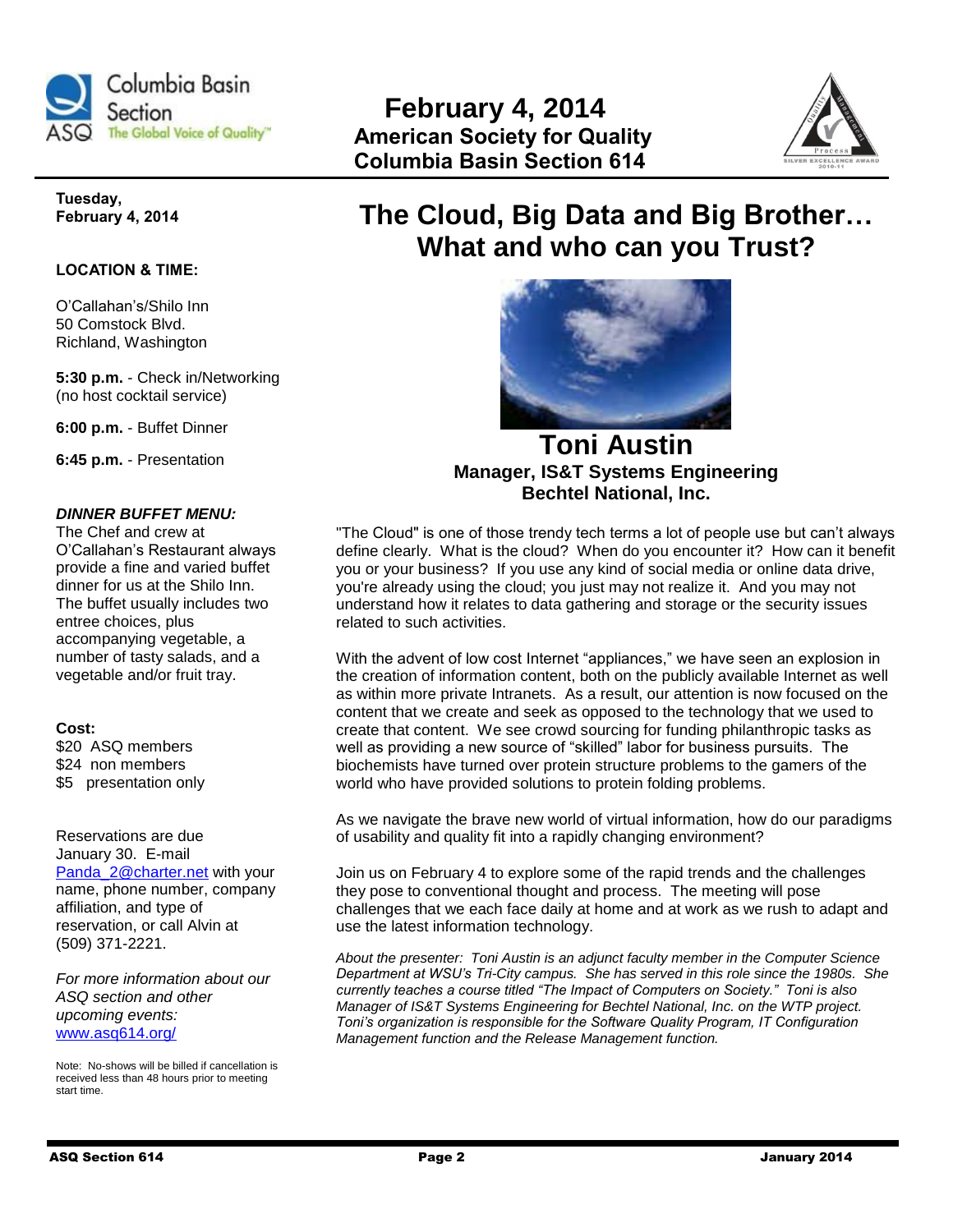# **GET REGISTERED NOW FOR THE 2014 WORLD CONFERENCE FOR QUALITY AND IMPROVEMENT**

# **Early Bird deadline is March 14**

With other 100 sessions and workshops to choose from, this year's WCQI, May 5-7 in Dallas Texas, is sure to be worth saddling up for! Sessions will present real-life applications, solutions, and results based on quality principles, while the workshops allow you to dive deeper into quality theories with hands-on learning activities. The "After 5" sessions will even demonstrate how quality can be translated into social activities.

See how other companies from all over the world have used quality tools to positively impact their bottom line in the 2014 International Team Excellence Award Process/Quality Impact Sessions. These live case studies will take you through some of the most successful quality implementations from a wide variety of industries.

With more than 2,500 attendees from around the world, the World Conference is a premier international event. You will have many opportunities to share ideas with your domestic and global colleagues and to create business relationships that will foster success for years to come.

For more information and to take advantage of the early bird registration special (\$895 for ASQ members), [click here.](http://wcqi.asq.org/about.html)

# **QUOTE OF THE MONTH**

"Everybody can be great because everybody can serve."

- Dr. Martin Luther King, Jr.

# **ENGINEERS HAVE FUN, TOO!**

l.

Engineers are often portrayed as people who only care about machines and don't have time for their emotions. However, in this amusing video we can see their more sensitive side. These engineers enjoy the company of their cats. They eat, sleep and even work together. Enjoy [this little video!](http://www.edisproduction.de/2013/12/24/an-engineers-guide-to-cats/)

# **LEAN AND SIX SIGMA CASE STUDIES SEMINAR/WORKSHOP**

# **March 26, 2014 – Southfield, Michigan**

Call for Papers by February 15

Smart Manufacturing and Lean Systems Research Group will hold a Lean and Six Sigma Seminar and Workshop March 26 at Lawrence Technological University in Southfield, Michigan, where practitioners, faculty and students can present related case studies. One session will be dedicated for the workshop and two parallel technical sessions will be dedicated for technical case study presentations. For more information, [click here.](http://www.ltu.edu/engineering/leansixsigma.asp)

**Call for Submissions:** Industry practitioners and academia can submit abstract or full case studies or research articles on lean and six sigma. Accepted submittals will be published. The submission deadline is February 15. Parallel sessions can be arranged for the technical presentations. Authors/participants must pay the registration fee as well. Submit to: [aali@ltu.edu.](mailto:aali@ltu.edu)

# **NQA-1 LEAD AUDITOR TRAINING**

Four dates to choose from:

- March 31- April 3, 2014 Orlando, FL
- May 5-May 8, 2014 Las Vegas, NV
- June 16-June 19, 2014 Milan, Italy
- June 22-June 27, 2014 Dubai, India

This course will satisfy the ASME NQA-1, ANSI N45.2.23, and Section III NCA 4000 requirements for training and examination of prospective Lead Auditors. The latest methodologies, practices, and techniques to perform effective internal and supplier audits are presented. [Read more](http://r20.rs6.net/tn.jsp?f=0015cmZeEbd3c4nP2U-wozfD9wxkMLrkHhJJix8hw-Z6Sn9MIqEaTxvawFFFmxIpscslUSWEvnCQ-8dEebuwEGvyeH4hNjoHHrS8TPcj_oOJZ7fdFegC15iRMV42W6xVu3epnMi10FS1RRXwkPLf1onb7YBVx9dUSRT_5Av4VB098mabg1rmjerbAaBeZlTtN7B7o1jWeoHYOE2kOezW4RImMwTTJOikjvP0PSOy8GtowI=&c=cKxDc-0btldd3-kYaLYMddXWIXztZpcRHjVlRxhHXzPYQlVCDgZt1g==&ch=6CcWrMJ8DBKyt1ejMmu_EvfSlBYFEaOJaQxwkMw9H2a00LhmbzkKTw==) 

# **NQA-1 REQUIREMENTS FOR COMPUTER SOFTWARE USED IN NUCLEAR FACILITIES**

- May 1 May 2, 2014 Minneapolis, MN
- May 22-May 23, 2014 Atlanta, GA

Learn how to apply NQA-1 to the practice of developing, using, maintaining or procuring software used in nuclear facilities. Read [more](http://r20.rs6.net/tn.jsp?f=0015cmZeEbd3c4nP2U-wozfD9wxkMLrkHhJJix8hw-Z6Sn9MIqEaTxva03_OxFTbJtCO0Pw40dKWZNZsGBUAhXUl93qUsMLXlMVhKsb4e90_IOyClWnWgEBiAUy5kkabxhWBY_yJ8l5jIE53jMSam9vYqtfqa1wtHu1ibH3B9m6oNhB0lFgoQiVKWiWNCcqf4BR6vcRO72V45cpckQrRMnSQ9WwFdW4oE3NH7lpJyLjrBL5CX6kCeRzBeSAyLVmw5KQCfHP8Bsl__M=&c=cKxDc-0btldd3-kYaLYMddXWIXztZpcRHjVlRxhHXzPYQlVCDgZt1g==&ch=6CcWrMJ8DBKyt1ejMmu_EvfSlBYFEaOJaQxwkMw9H2a00LhmbzkKTw==)